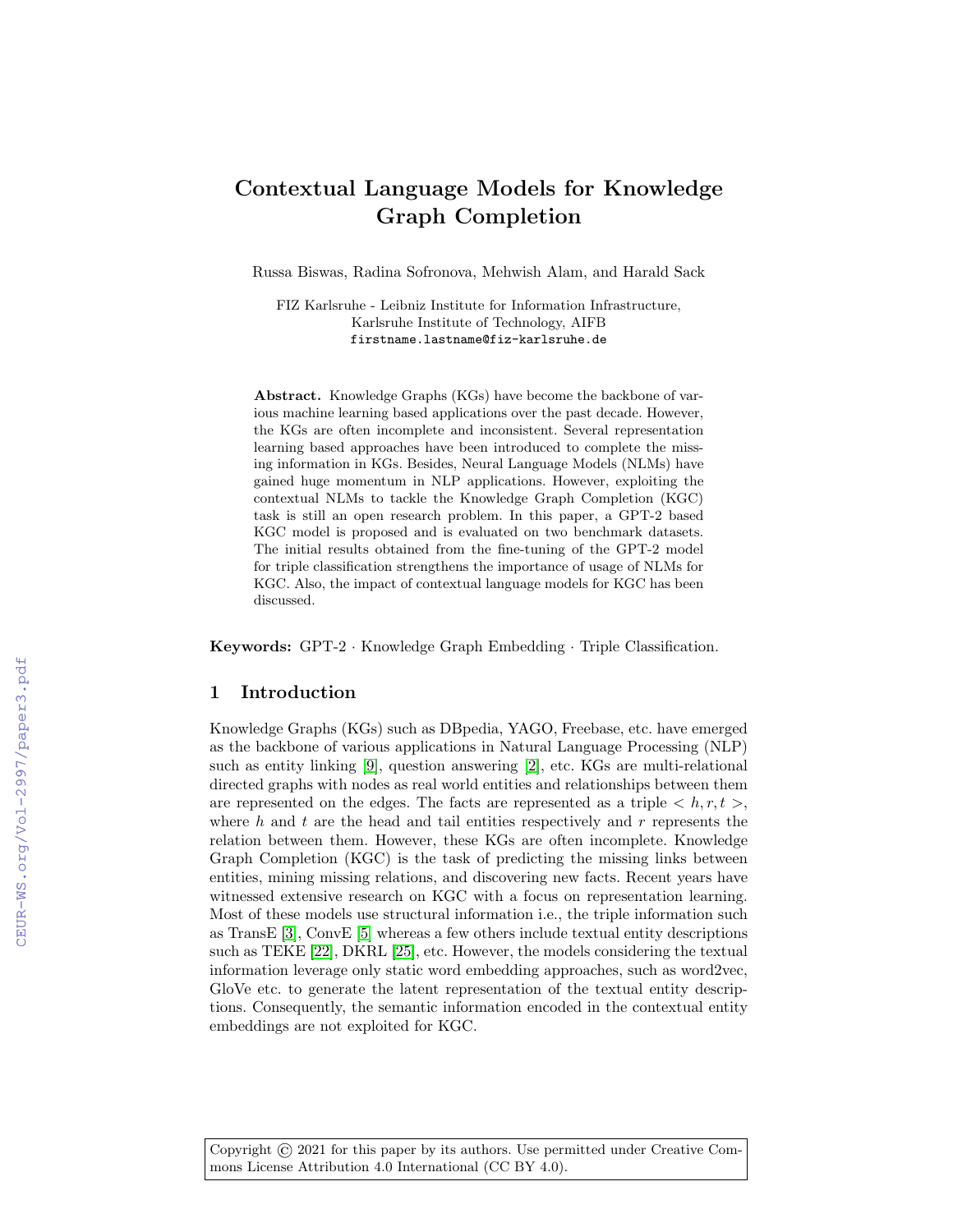On the other hand, pre-trained contextualized Neural Language Models (NLMs) such as BERT [\[11\]](#page-7-0), GPT-2 [\[20\]](#page-8-0), have gained huge momentum in applications of NLP. These models are trained on huge amount of free text resulting in encoding of the semantic information leading to better linguistic representation of the words. GPT-2 is one of the distinguished models which has achieved state-ofthe-art results for various language understanding based tasks. It operates on a transformer decoder architecture with attention masks to predict next word of a sequence.

However, a combination of contextualized NLMs for the task of KGC is an open research problem. KG-BERT [\[29\]](#page-8-1) is one of the pioneers in this research in which the BERT model is fine-tuned on KG data and has been used for link prediction and triple classification as sub-tasks of KGC. The results presented in [\[29\]](#page-8-1) depict that the information contained in pre-trained NLMs play an important role in the predicting the missing links in a KG. Inspired by KG-BERT, a novel GPT-2 based KGC model is explored in this work for the triple classification sub-task. The triples in a KG are considered as sentences and the triple classification is considered as a sequence classification problem. Furthermore, an analysis of the contextualised NLMs for KGC is also provided.

The rest of the paper is organised as follows. To begin with, a review of the related work is provided in Section [2](#page-1-0) followed by the preliminaries in Section [3.](#page-2-0) Section [4](#page-3-0) accommodates the outline of the proposed approach followed by experimental results in Section [5.](#page-4-0) Finally, an outlook of future work is provided in Section [6.](#page-6-0)

# <span id="page-1-0"></span>2 Related Work

This section presents the state-of-the-art (SOTA) models for KG embeddings with a focus on the models considering the textual descriptions.

A large variety of KG embedding approaches has been explored for the task of link prediction, such as translational models like TransE [\[3\]](#page-7-1) and its variants, semantic matching models like DistMult [\[28\]](#page-8-2), neural network based models like ConvE [\[5\]](#page-7-2), graph structure based like GAKE [\[6\]](#page-7-3), and literal (e.g., text, image, number, etc.) based like DKRL [\[25\]](#page-8-3), Jointly(ALSTM) [\[27\]](#page-8-4), MKBE [\[17\]](#page-8-5), etc.

In a translational model such as TransE [\[3\]](#page-7-1), given a triple  $(e_h, r, e_t)$  in a KG  $G$ , the relation  $r$  is considered as a translation operation between the head and tail entities on a low dimensional vector space defined by  $\mathbf{e}_h + \mathbf{r} \approx \mathbf{e}_t$ , where  $e_h$ ,  $r, e_t$  are the embeddings of the head, relation and the tail entity respectively.

Another set of algorithms improve KG embeddings by taking into account different kinds of literals such as numeric, text or image literals and a detailed analysis of the methods is provided in [\[7\]](#page-7-4). DKRL [\[25\]](#page-8-3) extends TransE [\[3\]](#page-7-1) by incorporating the textual entity descriptions in the model. The textual entity descriptions are encoded using a continuous bag-of-words approach as well as a deep convolutional neural network based approach. Jointly(ALSTM) is another entity description based embedding model which extends the DKRL model with a gate strategy and uses attentive LSTM to encode the textual entity descrip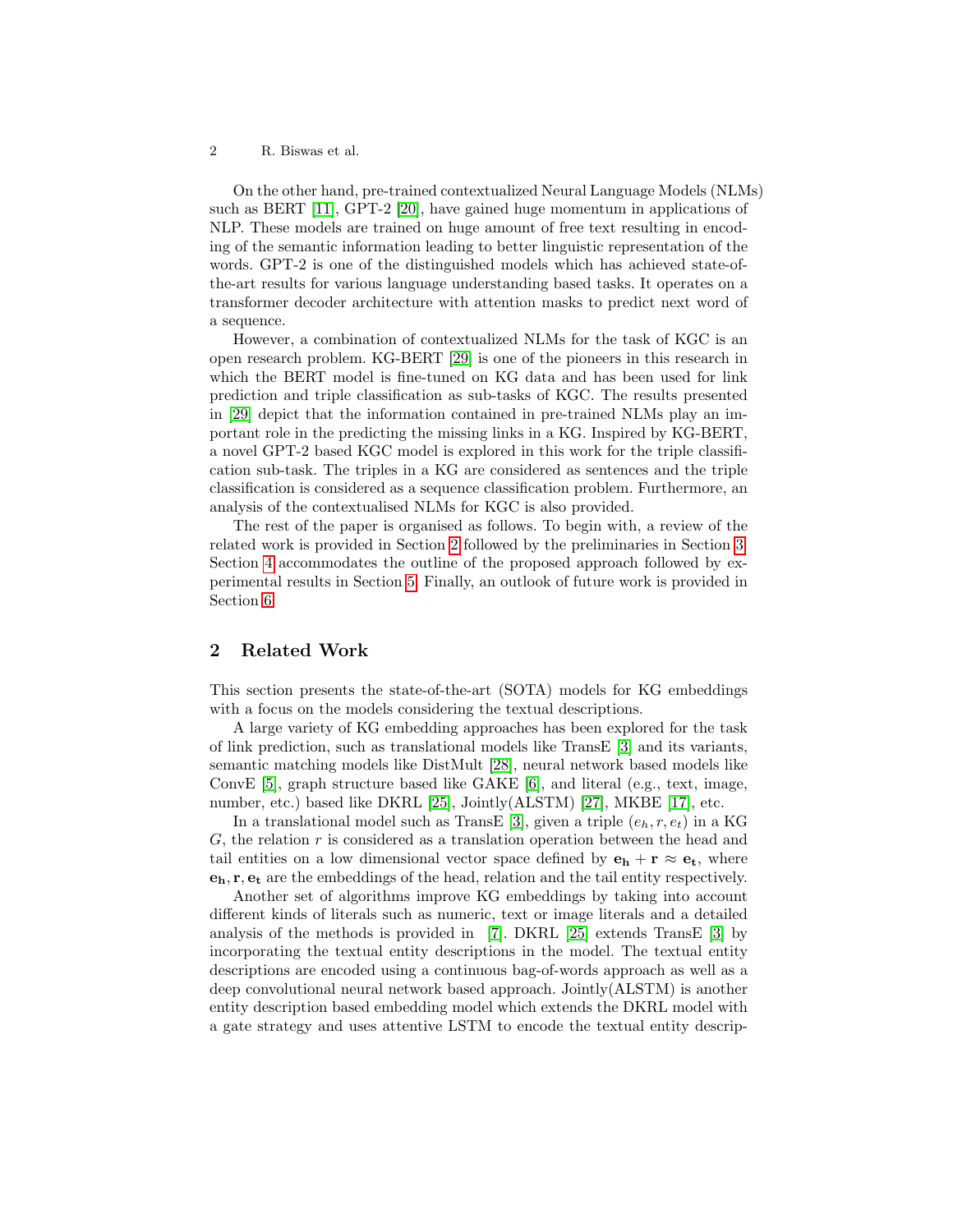tions. KG-BERT [\[29\]](#page-8-1) is a contextual NLM based model which is fine tuned on BERT and have been used in downstream tasks.

However, the contextual NLMs are not considered to encode the triples or the entity descriptions in all the models except KG-BERT. Therefore, this study proposes a novel model in which the KG is fine-tuned with GPT-2 for KGC.

### <span id="page-2-0"></span>3 Preliminaries

A detailed explanation of pre-trained NLMs and KGC is provided in this section.

#### 3.1 Language Models

A LM learns the probability of word occurrences based on a text corpus which is used for various machine learning based NLP applications such as Machine Translation [\[12\]](#page-7-5), Speech Recognition [\[30\]](#page-8-6), etc. It is the task of assigning probability to each sequence of words or a probability for the likelihood of a given word based on a sequence of words. [\[8\]](#page-7-6). LMs can be broadly divided into

– Statistical Language Models (SLMs) are  $n$ -gram based approaches that assign probabilities to a sequence  $s$  of  $n$  words, and is given by

$$
P(s) = P(w_1 w_2 ... w_n) = P(w_1) P(w_2 | w_1) ... P(w_n | w_1 w_2 ... w_{(n-1)}),
$$
 (1)

where  $w_i$  denotes i–th word in the sequence s. The probability of a word sequence is the product of the conditional probability of the next word given the previous words or the context [\[10\]](#page-7-7). The SLMs fail to assign probabilities to the n-grams that do not appear in the training corpus which is tackled using the smoothing techniques. However, the curse of dimensionality refrains the SLMs models to be trained on huge corpora.

– Neural Language Models (NLMs), on the other hand, are neural network based LMs that learn the distributed representation of words into a continuous low-dimensional vector space. The semantically similar words appear closer to each other in the embedding space. The contextual information is captured on all the different levels in the text corpus, such as, sentences, sub-word, character, as well as the entire corpus.

The NLMs such as Word2Vec [\[13\]](#page-7-8), BERT [\[11\]](#page-7-0), GPT [\[19\]](#page-8-7) etc. are beneficial for several NLP downstream tasks, such as question answering [\[23\]](#page-8-8), sentiment analysis [\[26\]](#page-8-9), etc. As mentioned in [\[18\]](#page-8-10), these models can be further sub-divided into (i) Non-contextual and (ii) Contextual Embeddings. The Non-contextual word embeddings such as Word2Vec, GloVe, etc., are static in nature and are context independent. Although, the latent representations of the words capture the semantic meanings but they do not dynamically change according to the context the words appear in. However, Contextual embeddings such as BERT, GPT, etc., encode semantics of the words differently based on different contexts. All the language models are trained on huge unlabelled text corpora resulting in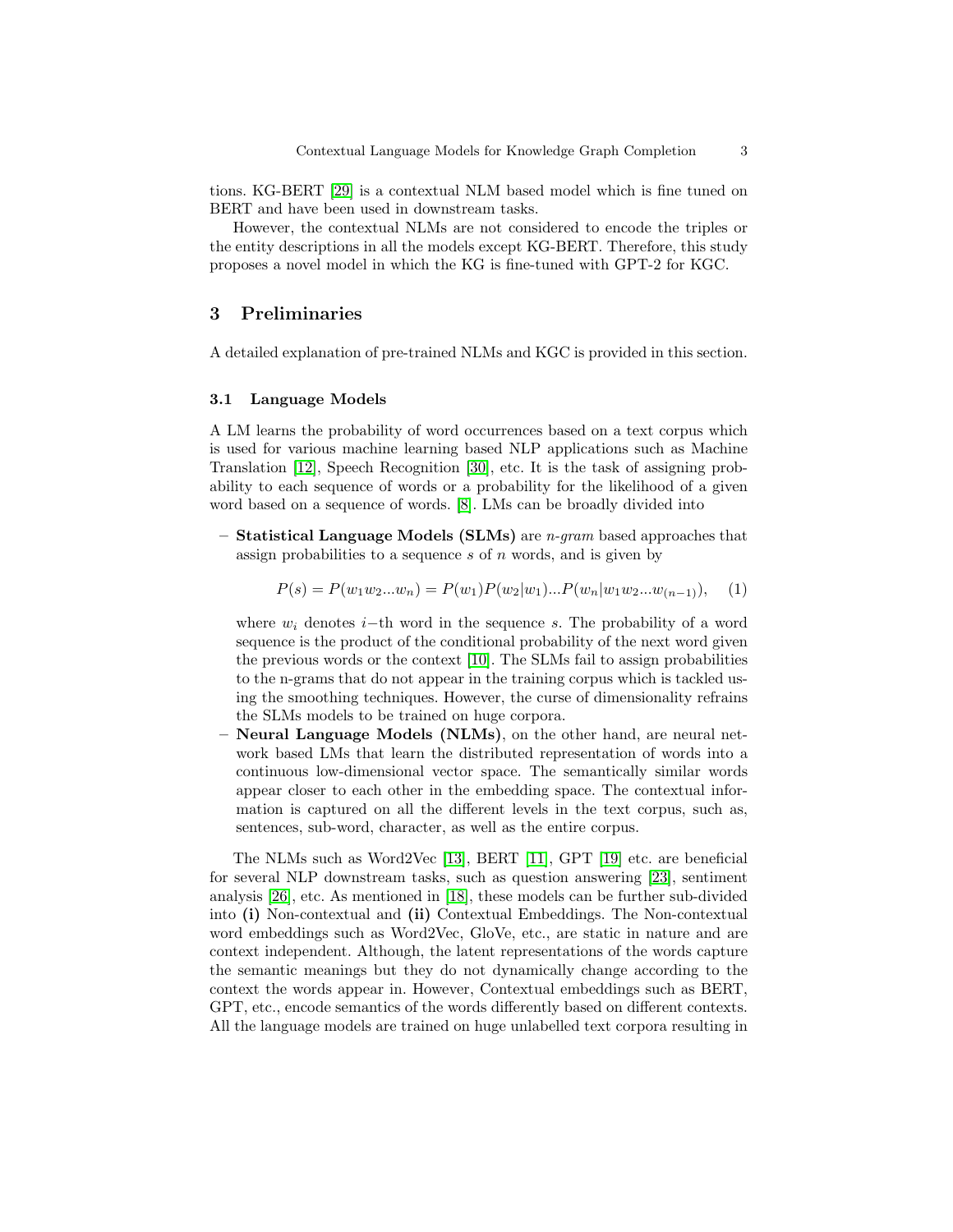increased number of model parameters. Therefore, the pre-trained models help in learning universal language representations of the words. It promotes better initialization of the model to have a better generalization performance on the downstream tasks. Pre-training of the NLMs also helps in avoiding overfitting of the model for small corpora [\[18\]](#page-8-10). Also, it improves the reuseability of the model as it prevents the training of the model from scratch. However, fine tuning of pre-trained contextual NLMs is often required to adapt the model to the specific data for the down-stream task. It bridges the gap between the data on which a particular NLM is trained on and the target data distribution.

#### 3.2 Knowledge Graph Completion

The goal of KGC is the task of predicting missing instances or links to deal with the incompleteness and sparsity in KGs. As explained in [\[4\]](#page-7-9) KGC methods can be broadly divided into the following classes:

- Rule Based Models that use rules or statistical features such as NELL [\[15\]](#page-7-10), KGRL [\[24\]](#page-8-11), etc., to infer new knowledge in KGs.
- Representation Learning Based Models such as TransE [\[3\]](#page-7-1), ConvE [\[5\]](#page-7-2), etc., that learn the latent representation of the entities and relations into a low-dimensional continuous vector space, in which semantically similar entities are placed closer to each other. These representations are then used for the KGC tasks of link prediction and triple classification.

In link prediction task, the head or tail entity in a triple  $\langle h, r, ? \rangle$  or  $\langle 2, r, t \rangle$  is predicted by defining a mapping function  $\psi : E \times R \times E \to R$ , where  $E$  and  $R$  are the set of entities and relations in the KG. A score is assigned to each triple, where the higher the score of the triple indicates the more likely to be true. The triple classification task involves the training of binary classifier whether a given triple is false (0) or true (1).

### <span id="page-3-0"></span>4 Language Models for Knowledge Graph Completion

This section comprises of an analysis of NLMs on KGs followed by a detailed description of the GPT-2 based KGC task. The basic idea of the approach lies in the fact that the contextual NLMs trained on huge corpora also capture relational information present in the training data [\[16\]](#page-7-11). Consequently, NLM models can be exploited further to predict the missing links in a KG. However, the impact of the pre-trained contextual NLMs for KGC is still an open research.

BERT for KGC One of the pioneers in this domain is the KG-BERT [\[29\]](#page-8-1) model in which the pre-trained BERT model is fine-tuned on KGs for KGC. Each triple  $\langle h, r, t \rangle$  is considered as a sentence and is provided as an input sentence of the BERT model for fine-tuning. For the entities, KG-BERT has been trained with either the entity names or their textual entity descriptions.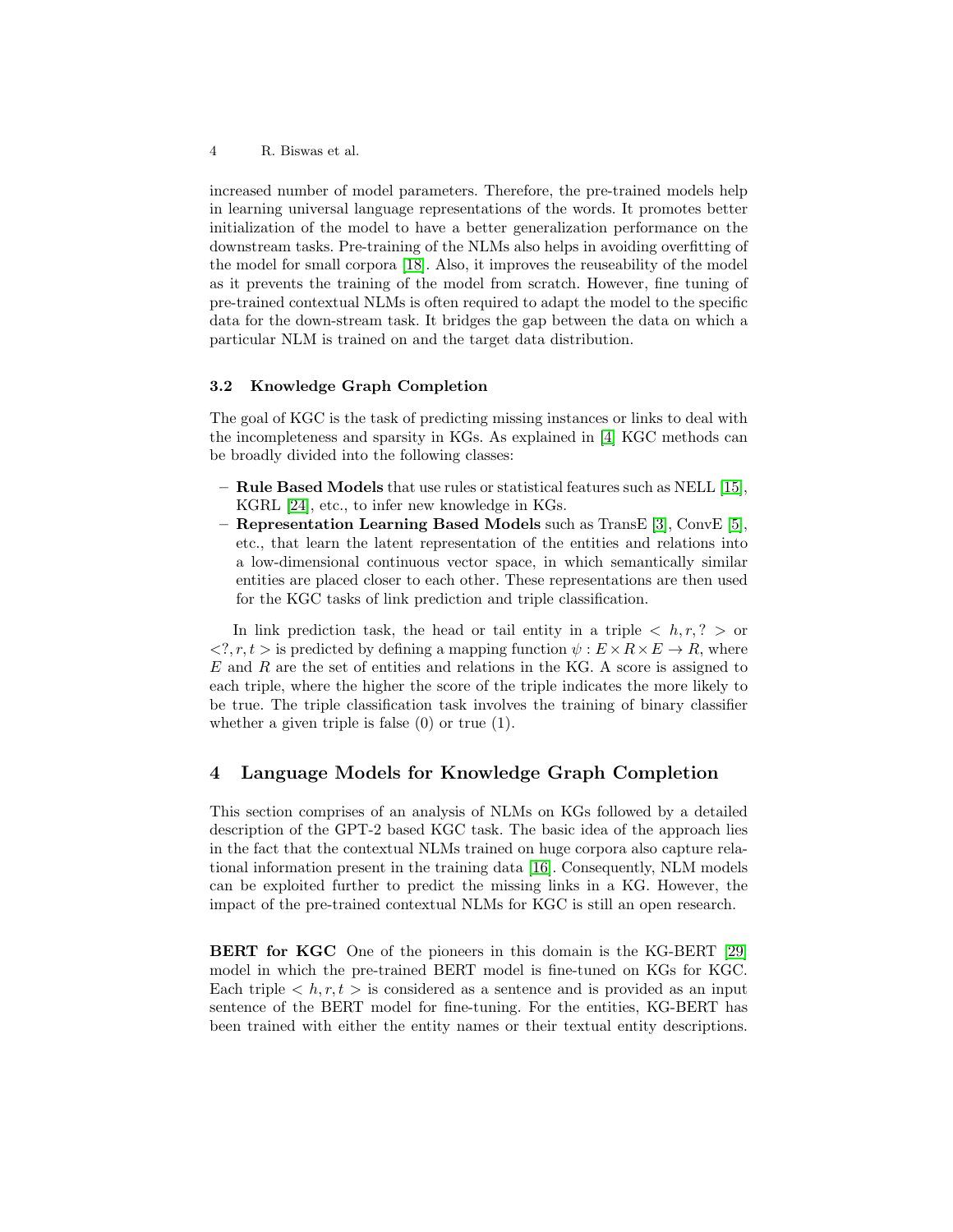The first token of every input sequence is always  $[CLS]$ , whereas the separator token [SEP] separates the head entity, relation and the tail entity. Therefore, each input sequence for the BERT model is given by

([CLS] head entity/description [SEP] relation [SEP] tail entity/description [SEP]). A sigmoid scoring function is introduced on the top of the final layer for the triple classification which is a 2-dimensional vector  $\in [0, 1]$ .

GPT-2 for KGC Inspired by KG-BERT, GPT-2 [\[20\]](#page-8-0) is exploited in this work for KGC. GPT-2 is a large transformer-based language model trained on 8 million web pages with 1.5 billion parameters. The model predicts the next word based on all the previous words in the text corpus. An attention mechanism is used to selectively focus on the segments of the input text. The architecture comprises of a 12-layer decoder-only transformer, using 12 masked self-attention heads, with 64 dimensional states each. The Adam optimization is used and the learning rate was increased linearly from zero to a maximum of  $2.5 \times 10^{-4}$ . The model was able to outperform the previous NLMs on language tasks like question answering, reading comprehension, summarization, translation, etc. However, the basic difference between BERT and GPT-2 is that BERT uses transformer encoder blocks whereas GPT-2 uses transformer decoder blocks.

Similar to KG-BERT, GPT-2 is also fine tuned with KG triples where each triple is considered as an input sequence. In this model, two variants have been used to model the input sequence for the fine-tuning task. Given a triple Albert Einstein, bornIn, Germany, the input sequence is modelled as

- $-$  Albert Einstein bornIn Germany  $[EOS]$ ,
- $-$  [BOS] Albert Einstein [EOS] bornIn [EOS] Germany [EOS],

where *[BOS]* and *[EOS]* are the beginning of sequence and end of sequence respectively. Both entity names and descriptions are considered for the head and tail entity. The input sequences are fed into the GPT-2 model architecture which is a transformer decoder based on the original implementation [\[20\]](#page-8-0). It consists of stacked decoder blocks of the transformer architecture and the context vector is initialised with zero for the first word embedding. The masked self-attention is used to extract information from the prior words in the sentence as well as the context word. The word vectors in the first layer of GPT-2 follows byte pair encoding i.e., tokens are parts of words. Furthermore, it compresses the tokenized words list into a set of vocabulary items by considering the most common word components. The GPT-2 sequence classification module is leveraged to determine the plausibility of the triples. Since, GPT-2 outputs one token at a time, the classifier is built on the last token. A 2-dimensional vector  $\in [0,1]$  sigmoid scoring function is introduced for triple classification.

# <span id="page-4-0"></span>5 Experiments

This section comprises of an analysis of the initial results obtained on deploying GPT-2 model on the triple classification task for KGC. The model has been evaluated on two benchmark datasets WN11 and FB13.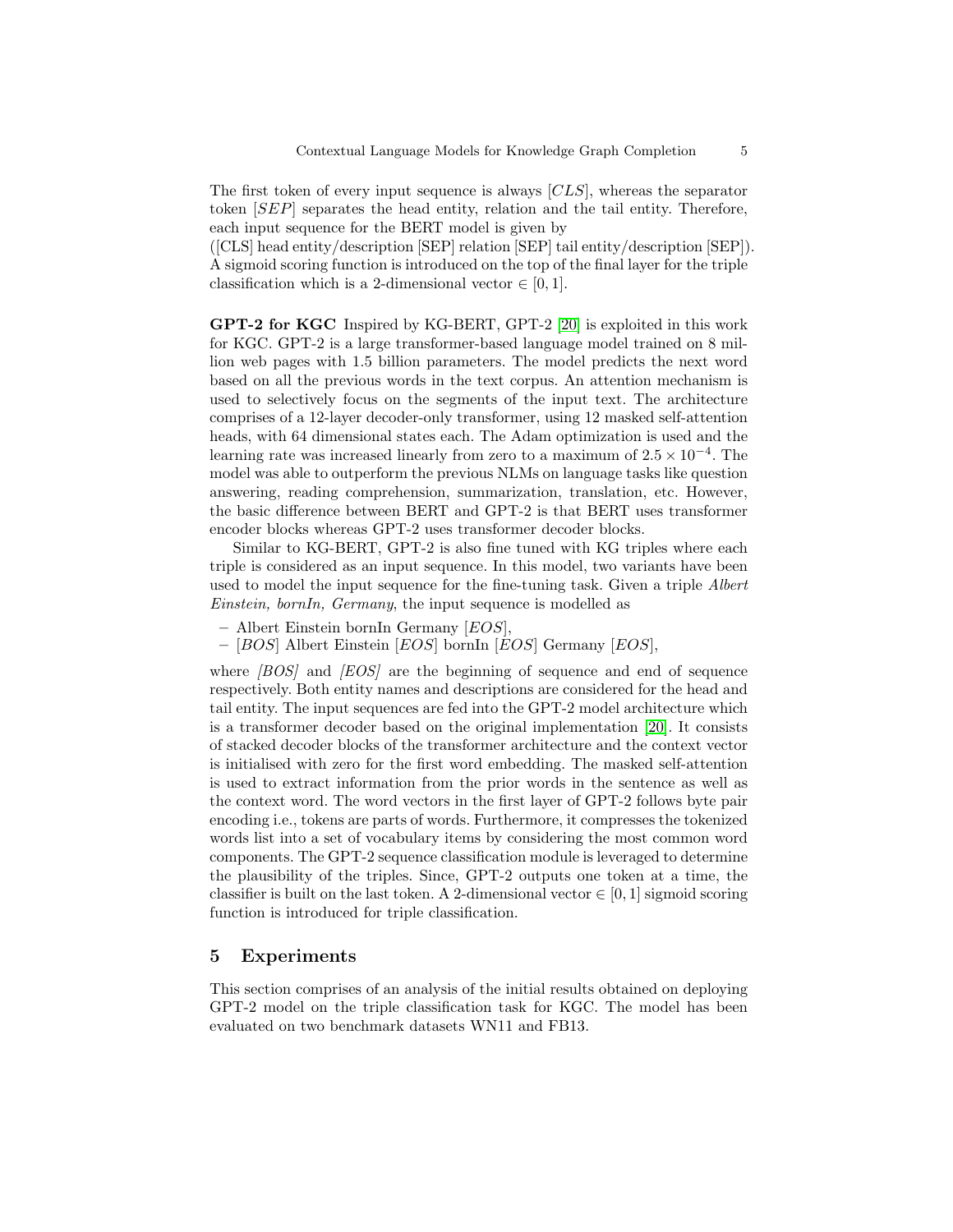| Dataset #Ent. #Rel. #Train #Val. #Test |  |                                     |  |
|----------------------------------------|--|-------------------------------------|--|
|                                        |  | WN11 38,696 11 112,581 2,609 10,544 |  |
|                                        |  | FB13 75,043 13 316,232 5,908 23,733 |  |

<span id="page-5-0"></span>Table 1. Dataset Statistics

Table 2. Results of Language Models on Triple Classification (accuracy in %)

<span id="page-5-1"></span>

| Model Types   | Models                               | <b>WN11 FB13</b> |      |
|---------------|--------------------------------------|------------------|------|
| KG embeddings | TEKE                                 | 86.1             | 84.2 |
| with Textual  |                                      |                  |      |
|               | $\overline{\text{KG-BERT}}$ (labels) | 93.5             | 79.2 |
| Contextual    | KG-BERT (description)                |                  | 90.4 |
| LMs           | Ours with GPT2 (labels)              | 83               | 73   |
|               | Ours with GPT2 (description)         | 85               | 89   |

Datasets The two benchmark datasets WN11 and FB13 are subsets of WordNet and Freebase KGs respectively and are introduced in [\[21\]](#page-8-12). WordNet [\[14\]](#page-7-12) is a large lexical KG of English comprising of nouns, verbs, adjectives and adverbs. They are grouped into sets of cognitive synonyms known as synsets. Each synset expresses a distinct concept. They are interlinked by means of conceptual-semantic and lexical relations. Freebase [\[1\]](#page-7-13) is a large collaborative KG consisting of structured data captured from various sources including individual, user-submitted wiki contributions. The statistics of the KGs used to fine-tuning with GPT-2 followed by triple classification is provided in Table [1.](#page-5-0)

Experimental Setup The pre-trained GPT-2 base model with 12 decoder layers, 768 hidden layers, 12 attention heads and 117M parameters is used for fine-tuning. The set of hyperparameters chosen are as follows: batch sizes  $=$  ${256, 128, 32, 8, 1}$ , epochs =  ${5, 3}$ , and learning rate =  ${2e-5, 5e-5}$ . The experiments with GPT-2 have been performed on an Ubuntu 16.04.5 LTS system with 503GB RAM and Tesla V100S GPU.

Results The results depicted in Table [2](#page-5-1) represent some initial results on the triple classification task using the pre-trained GPT-2 model on KGs. Since all the triples in the training set are true, a negative sampling method is used to generate synthetic negative triples for the training of the classifier. The negative triples are generated for this task, by replacing the head and the tail entities with arbitrary entities based on a local closed world assumption. In this work, filtered settings is used, i.e., if by chance true triples are generated using negative sampling methods, then they are removed. Therefore, the set of triples in the train, test, and validation sets are disjoint.

TEKE [\[22\]](#page-8-13) and KG-BERT are considered as baseline models as they consider NLMs to model the KGs for KGC. TEKE exploits structural information of the KGs using an embedding layer, a BiLSTM layer followed by mutual attention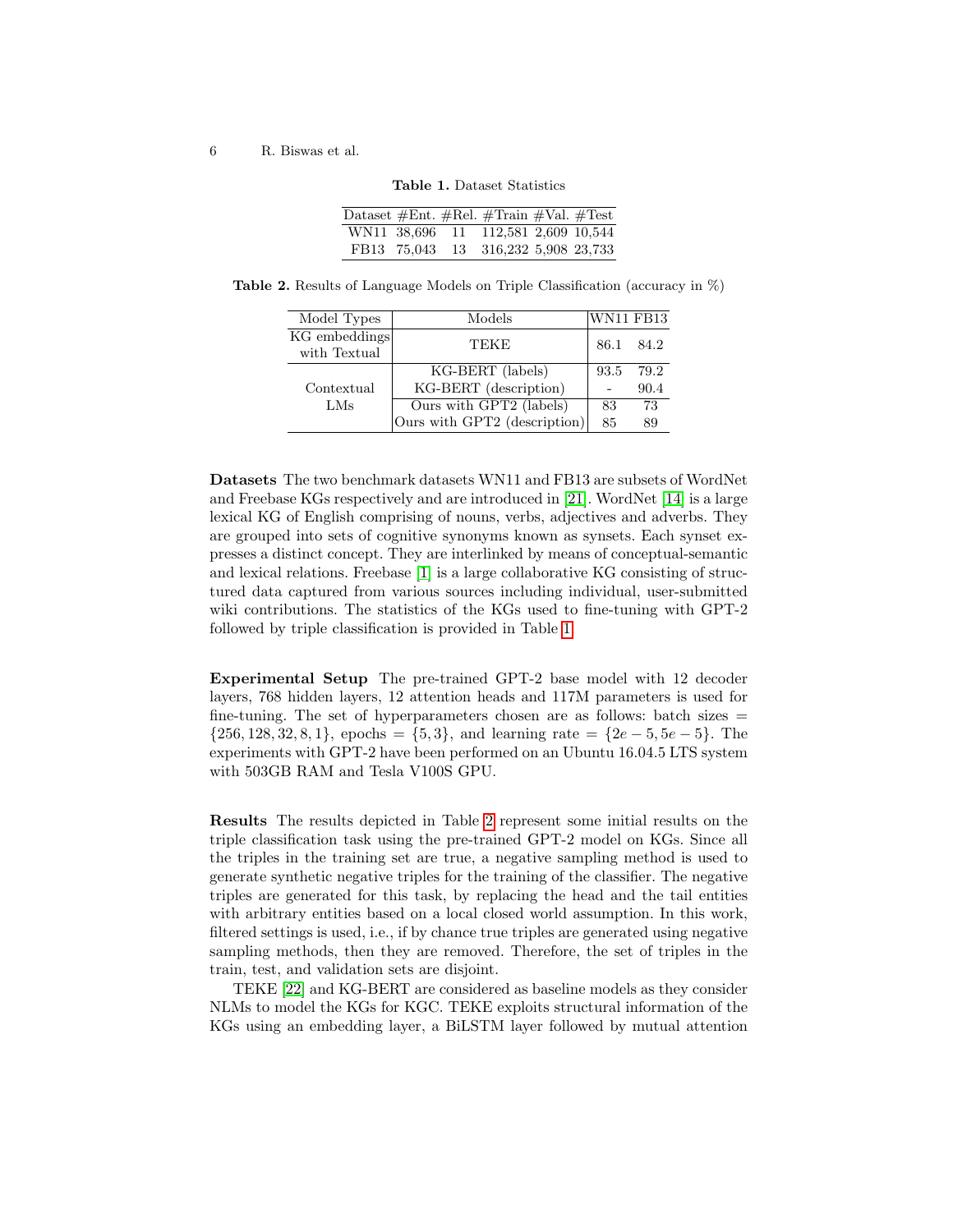|      | Dataset Feature | Model details                                        | Precision Recall $F_1$ -score |      |      |
|------|-----------------|------------------------------------------------------|-------------------------------|------|------|
| WN11 | Labels          | batch=128, epoch=10, $r=2e-5$                        | 0.76                          | 0.76 | 0.76 |
|      |                 | batch=32, epoch=3, $lr=5e-5$                         | 0.74                          | 0.74 | 0.74 |
|      |                 | batch=1, epoch=3, $lr=5e-5$                          | 0.83                          | 0.83 | 0.83 |
|      |                 | Description batch=8, epoch=5, lr=2e - 5              | 0.79                          | 0.79 | 0.79 |
|      |                 | batch=1, epoch=3, $lr=5e-5$                          | 0.85                          | 0.85 | 0.85 |
| FB13 | Labels          | batch=32, epoch=10, $lr=2e-5$                        | 0.69                          | 0.64 | 0.61 |
|      |                 | batch= $256$ , epoch= $5$ , lr= $2e-5$               | 0.68                          | 0.68 | 0.68 |
|      |                 | Description $ \text{batch}=1 $ , epoch=3, $ r=5e-5 $ | 0.90                          | 0.89 | 0.89 |

<span id="page-6-1"></span>Table 3. Results with the pre-trained GPT2 model for Triple Classification with different parameter settings

layer. The results of the baselines are taken from the KG-BERT paper [\[29\]](#page-8-1) except for KG-BERT (labels) variant for FB13. The experiment for this variant is performed with the same settings as mentioned in [\[29\]](#page-8-1). It is observed from the results that with GPT-2, the model achieves comparable results with the previous models. Also, the results are better for GPT-2 with descriptions variant, this is because the textual entity descriptions have more contextual information resulting in generation of better representation of triples. The same behaviour has been observed for KG-BERT. Since the NLMs are trained on large corpora, the model parameters contain huge amount of linguistic knowledge which helps in overcoming the data sparsity problem in KGs. Furthermore, the main advantage of contextual NLM based KGC methods that they do not consider the structural information of the entities in a KG. Hence it is independent of any underlying structure in a KG. Furthermore, these models are also applicable to the less popular entities in KGs with lesser number of triples compared to the others. The task of triple classification in KGC with GPT-2 is similar to the sequence classification task in text and the self attention mask helps in identifying the important words in the sequences. The variants with labels i.e., the entity names for both KG-BERT and the proposed GPT-2 based model work better for WN11 as compared to FB13. This is because WordNet is a linguistic KG and the NLMs are able to capture more information on the entity names as compared to FB13.

Table [3](#page-6-1) depicts the precision, recall, and  $F_1$  score of the model with different hyper-parameter settings. It is observed that the best results are obtained with  $batch=1$ , epoch=3, and lr=5e-5. The changing of epochs does not have much variation in the model whereas batch size has. The lower the batch size, the better the performance of the model.

## <span id="page-6-0"></span>6 Conclusion and Future Work

This work presents an analysis of the effect of exploiting NLMs for KGC. A novel GPT-2 based KGC model has also been proposed. The initial results from the triple classification sub-task shows that the semantic information stored in the NLMs can provide vital information for the KGC task. In future, further hyper-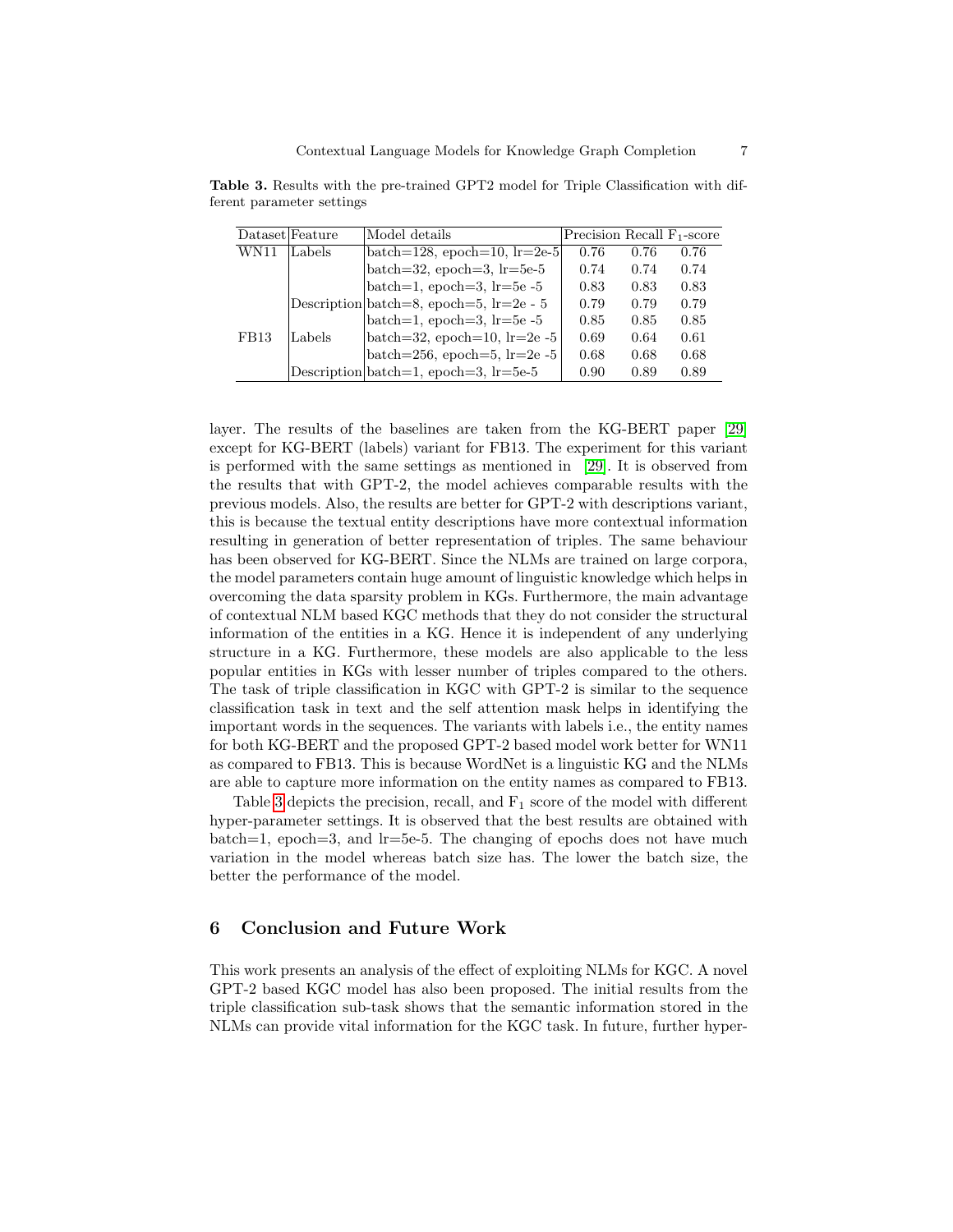parameter tuning will improve model performance and additional experiments on link prediction sub-tasks will be conducted.

# References

- <span id="page-7-13"></span>1. Bollacker, K., Evans, C., Paritosh, P., Sturge, T., Taylor, J.: Freebase: a collaboratively created graph database for structuring human knowledge. In: Proceedings of the 2008 ACM SIGMOD international conference on Management of data. pp. 1247–1250 (2008)
- 2. Bordes, A., Chopra, S., Weston, J.: Question answering with subgraph embeddings. In: Proceedings of the 2014 Conference on Empirical Methods in Natural Language Processing (EMNLP). pp. 615–620 (2014)
- <span id="page-7-1"></span>3. Bordes, A., Usunier, N., Garcia-Duran, A., Weston, J., Yakhnenko, O.: Translating embeddings for modeling multi-relational data. Advances in neural information processing systems 26 (2013)
- <span id="page-7-9"></span>4. Chen, Z., Wang, Y., Zhao, B., Cheng, J., Zhao, X., Duan, Z.: Knowledge graph completion: A review. IEEE Access 8, 192435–192456 (2020)
- <span id="page-7-2"></span>5. Dettmers, T., Minervini, P., Stenetorp, P., Riedel, S.: Convolutional 2d knowledge graph embeddings. In: Thirty-second AAAI conference on artificial intelligence (2018)
- <span id="page-7-3"></span>6. Feng, J., Huang, M., Yang, Y., Zhu, X.: GAKE: Graph aware knowledge embedding. In: Proceedings of COLING 2016, the 26th International Conference on Computational Linguistics: Technical Papers. pp. 641–651. The COLING 2016 Organizing Committee, Osaka, Japan (Dec 2016), [https://www.aclweb.org/anthology/](https://www.aclweb.org/anthology/C16-1062) [C16-1062](https://www.aclweb.org/anthology/C16-1062)
- <span id="page-7-4"></span>7. Gesese, G.A., Biswas, R., Alam, M., Sack, H.: A survey on knowledge graph embeddings with literals: Which model links better literal-ly? Semantic Web (Preprint), 1–31
- <span id="page-7-6"></span>8. Goldberg, Y.: Neural network methods for natural language processing. Synthesis lectures on human language technologies  $10(1)$ , 1–309 (2017)
- 9. Hoffart, J., Yosef, M.A., et al., I.B.: Robust disambiguation of named entities in text. In: Proc. of the 2011 Conf. on Empirical Methods in Natural Language Processing, EMNLP 2011. pp. 782–792 (2011)
- <span id="page-7-7"></span>10. Jing, K., Xu, J.: A survey on neural network language models. arXiv preprint arXiv:1906.03591 (2019)
- <span id="page-7-0"></span>11. Kenton, J.D.M.W.C., Toutanova, L.K.: Bert: Pre-training of deep bidirectional transformers for language understanding. In: Proceedings of NAACL-HLT. pp. 4171–4186 (2019)
- <span id="page-7-5"></span>12. Koehn, P.: Statistical machine translation. Cambridge University Press (2009)
- <span id="page-7-8"></span>13. Mikolov, T., Sutskever, I., Chen, K., Corrado, G.S., Dean, J.: Distributed representations of words and phrases and their compositionality. In: Advances in neural information processing systems. pp. 3111–3119 (2013)
- <span id="page-7-12"></span>14. Miller, G.A.: Wordnet: a lexical database for english. Communications of the ACM 38(11), 39–41 (1995)
- <span id="page-7-10"></span>15. Paulheim, H., Bizer, C.: Improving the quality of linked data using statistical distributions. International Journal on Semantic Web and Information Systems (IJSWIS) 10(2), 63–86 (2014)
- <span id="page-7-11"></span>16. Petroni, F., Rocktäschel, T., Riedel, S., Lewis, P., Bakhtin, A., Wu, Y., Miller, A.: Language models as knowledge bases? In: Proceedings of the 2019 Conference